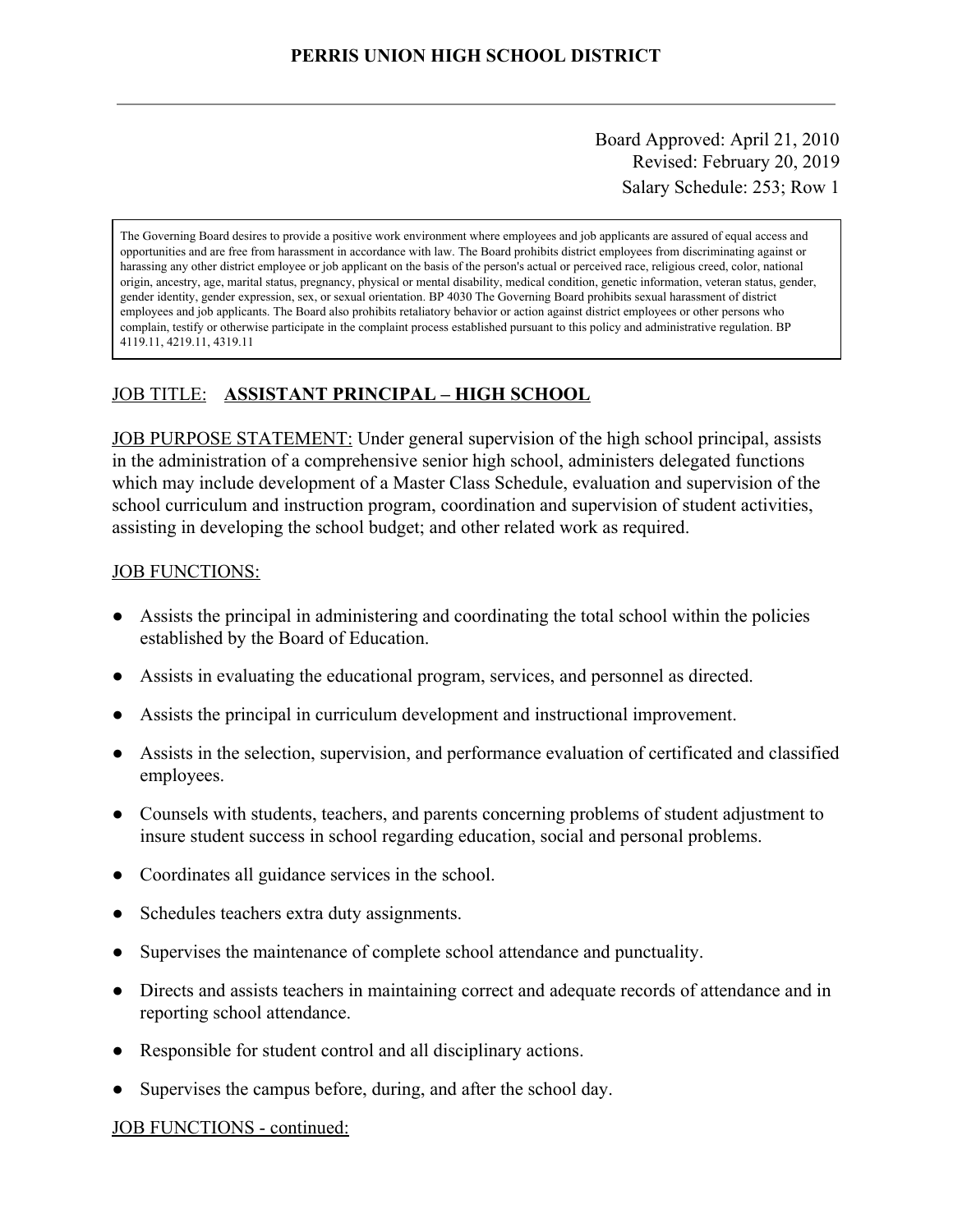- May coordinate and supervise campus supervision personnel.
- Assist in interpreting district and school programs to parents and interested community members.
- Participates in community and professional organizations.
- May coordinate the planning, development, and implementation of the Master Class Schedule.
- Organize and maintain record keeping system for student accountability, identification of student special needs, i.e., English Language Learners, Educationally Disadvantaged Youth, etc., control inventory and other necessary program documentation.
- Work with parent groups and attend parent group meetings.
- Establishes and maintains effective working relationships with staff, students, parents, and community members.
- Performs other duties as assigned

## KNOWLEDGE OF:

- Principles, techniques, strategies, goals, and objective of public education.
- Procedures, methods, and strategies of organization, management, and supervision.
- Modern innovative and creative curriculum and instructional trends regarding the high school age child.
- Curriculum development, instructional program delivery strategies, and program supervision, assessment, and evaluation.
- Result and performance evaluation techniques pertaining to program and personnel performance effectiveness.
- Human relation strategies, conflict resolution strategies, and team building principles and techniques.

### ABILITY TO:

- Demonstrate effective instructional, organizational, and administrative leadership.
- Follow safety procedures and written and verbal instructions.
- Work co-operatively with staff, students  $&$  public.
- Make independent decisions; work autonomously.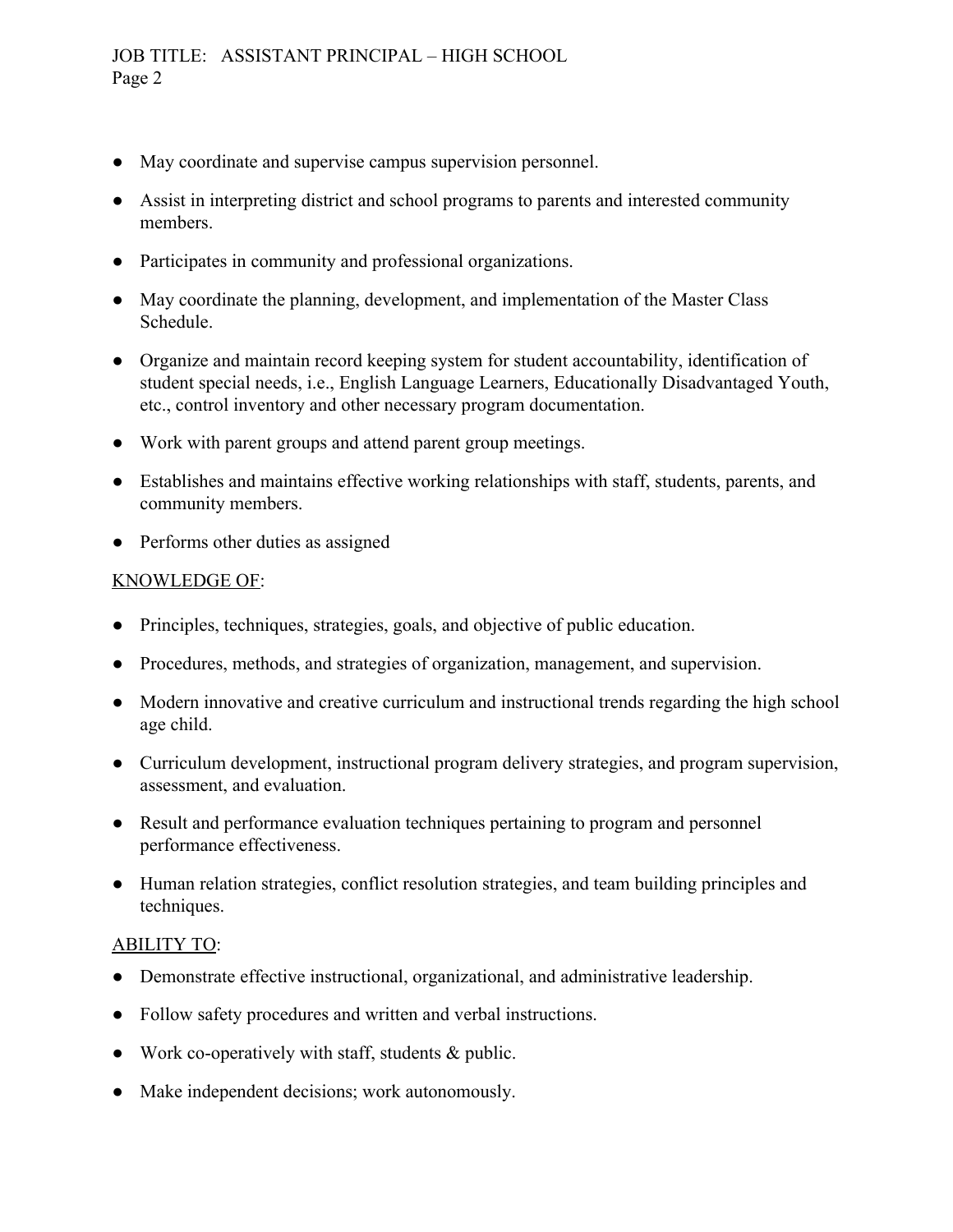JOB TITLE: ASSISTANT PRINCIPAL – HIGH SCHOOL Page 3

- Demonstrate good judgment and good problem-solving skills.
- Organize tasks, set priorities and meet deadlines.
- Manage multiple tasks.
- Direct, supervise and instruct others.
- Respond appropriately to evaluation and changes in the work setting.
- Analyze problems, determine alternative solutions, and make appropriate and effective decisions.
- Communicate effectively in oral and written form.
- Plan, develop and maintain effective organizational and community relationships.
- Build and maintain positive working relationships with students, staff, parents and the community.

### PHYSICAL ABILITIES:

- Visual ability to read handwritten or typed documents, and the display screen of various office equipment and machines
- Able to communicate and obtain information in English
- Able to sit (for sustained period of time), stand, stoop, kneel, bend, lift (25 pounds), carry (25 pounds), and walk
- Able to climb slopes, stairs, steps, ramps and ladders
- Able to operate office machines and equipment in a safe and effective manner

### JOB QUALIFICATIONS:

### Education:

● Master's Degree from an accredited institution of higher learning is preferred

# Experience Required:

- Five (5) or more years of successful teaching experience, secondary-level preferred.
- Two (2) or more years of site leadership experience, secondary-level preferred.
- Demonstrated expertise in curriculum/instructional leadership